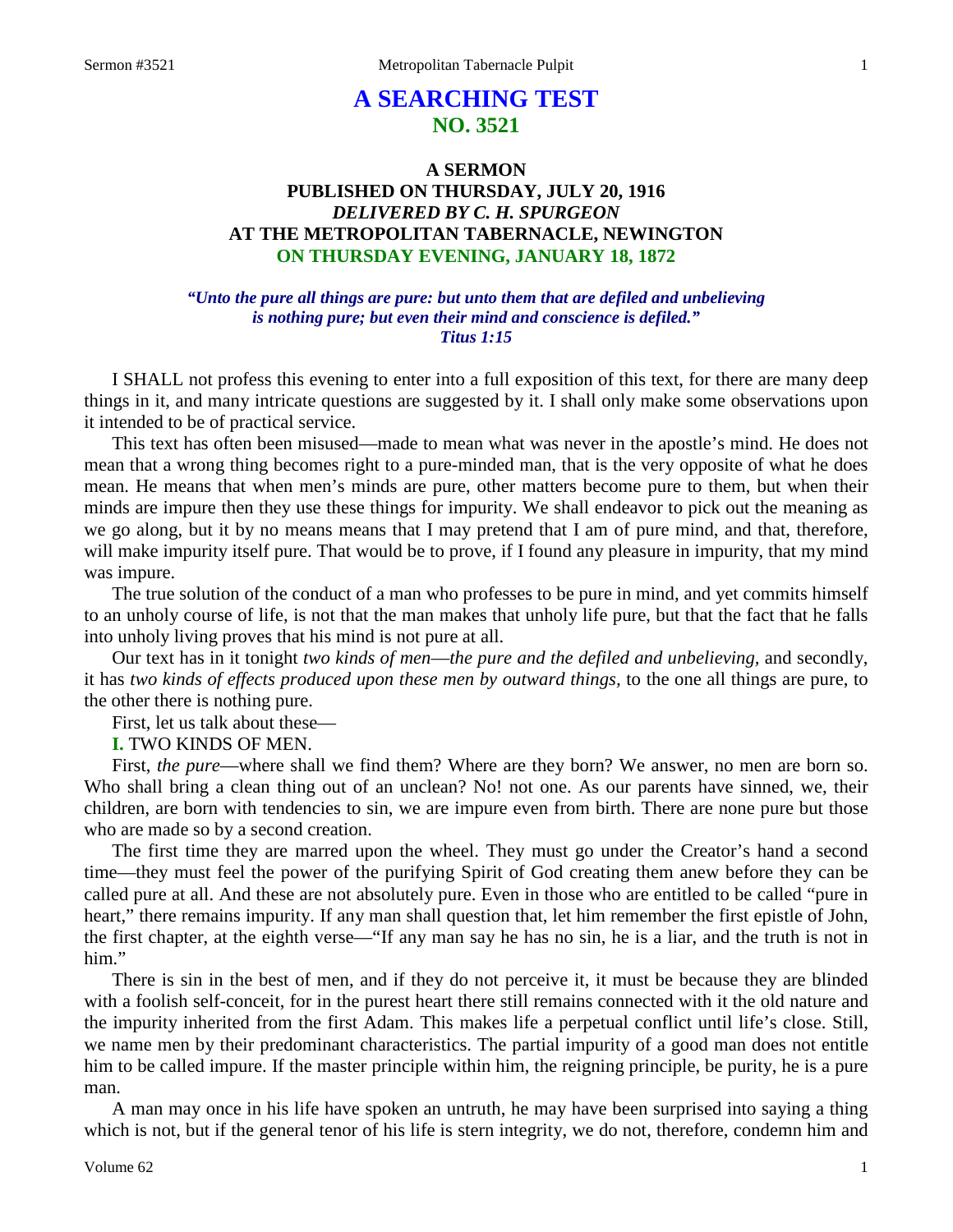brand him as a liar, otherwise where were the men living upon earth who would be worthy of a name implying praise? The godly are pure—have been made pure by regeneration, and they are pure, though not absolutely so.

They are *pure in their affections*. They love not that which is unchaste, unhallowed, untruthful, unlawful before God. Their soul loves that which God approves—they seek after that which God Himself commands. If they do not always keep God's statutes, yet they love them, and if they do not always walk in His ways without slipping, yet they love His ways and desire to walk in them without a single turning aside to the right hand or to the left. The set of the current of their soul is towards purity. They mourn over those currents and eddies into which they are turned by temptation. They are the last men to excuse them, but the rush and current of their soul, their deepest and truest life, is that they may be cleansed from all false ways and from sin.

And as they are pure in their affections, they become *pure in their actions*. They, if they be, indeed, the people of God, cannot run with the multitude to do evil. The swine may find its pleasure in the mire, but God's sheep love cleanly pastures. The raven may feed upon its garbage and be at home there, but not so the dove—it likes the clean garner and the clean roosting place. The child of God shuns not only the darker sins which defile so many, but even those which others think but a trifle, and what some would permit and rejoice in, the Christian mourns, abhors, laments, and avoids.

The actions of the Christian—I do not claim perfection for them, but I do claim that the true Christian strives after perfection in his actions, that he seeks after it, aye! and that, as a rule, he comes nearer to it than his enemies would allow, or than even his own reflections, when he is examining himself, would permit him to believe. God has a people who walk uprightly still in the world. There are still some that are as pillars in the house of God upon whom he has written the name of our God, some who have not defiled their garments, who shall walk with Him in white, for they are worthy—made so by His grace.

And these men being thus pure in their affections and in their actions are most of all *pure in their desires*. Their greatest desire is towards purity. I am sure I speak the language of every renewed heart when I say that if the Lord were to appear by night to you, and say to you, as He did to Solomon, "What shall I give thee?" there is no renewed heart here that would say, "Lord, give me riches!" there is no one that would say, "Give me health!" We may desire both of these things in a secondary degree, but our main desire would be this, "Lord, give me that holy character which would please Thee and bring honor to the religion I profess." Holiness, holiness, holiness—it is a thing which every renewed heart longs after beyond everything else.

I would have perfect orthodoxy in my head if I could, but I know even if I had that, an unhallowed life would render it of little service to me, but could I have the clean heart, other things would come with it, and from it, for the pure in heart shall see God, and if they see God, what is there else that he shall not see, for the eye which has glanced on God Himself will be able to perceive the difference between truth and error, and will not be liable to be deceived. The Christian is pure in his desires. Now if it be so, that in his affections within, and his actions without, and in the desires of his entire nature, he would be pure, he is entitled to this name, and God has given it to him.

But there are *some, on the other hand, who are defied and unbelieving*. These two things appear to go together. Now it was denied some time since that every unbeliever is unclean in his life, and I think there is some ground in the denial. I should not like to stand here and say that I believe every infidel, every rejecter of the religion of Christ is a man unfit for the social circle, and a sinner against the laws of decency. I do not believe it.

Honestly, I must say that there are some men who have rejected the Gospel—I grieve that they have—have denied God, and yet somehow they have been a vast deal better than their creed, and they have managed to walk in a consistency of moral conduct towards man which has almost been worthy to be set up as an example to Christians.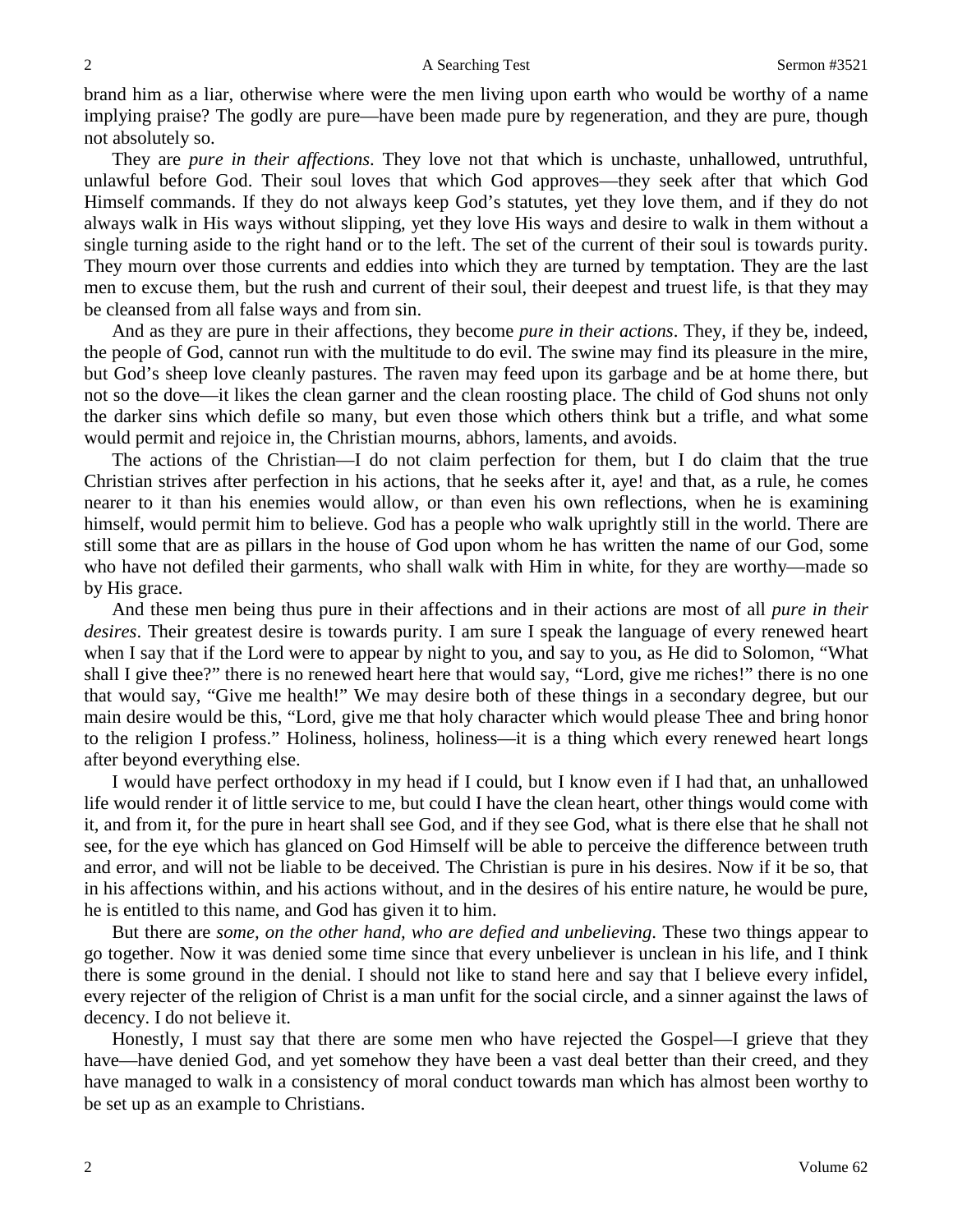I believe such cases are not the rule, and that candor, when it has made the admission which I have made, is compelled to add that this is an extraordinary thing, and cannot have been produced by the creed, for the creed itself of the godless is necessarily logically and properly the creed of the unbelieving, producing sin. Why should they obey a law if they do not believe in a law-giver, or if they only believe in a law-giver who will not punish, and who cannot reward? When men have denied God, they have surely given up the sanction which should lead them to anything like purity, and if they live as most of them do live, it cannot be said that they are inconsistent with their creed.

Yet indeed, as a rule, and as a rule without exception—having said what I have said (and I do not contradict myself)—as a rule without an exception, *the unbelieving heart is a defiled heart* for all that. For what did we admit? That the man who rejects his God is not, therefore, a thief. Has he not robbed God? What did we say? That the man who rejects Christ is not, therefore, licentious. Is that purity which rejects perfection? Is that heart pure that cannot see loveliness in the character and the person of the Redeemer? What did we admit? That the unbeliever is not seditious. Yet is he a loyal subject of God who denies the Godhead, who rails against God, and who lives from day to day as if there were no God at all?

Men, if they were called sinners, would not shudder at the word, they admit it. Call them criminals, and at once they are angry and defend themselves—the reason being, I suppose, that with the mass of mankind it seems a trifle to offend against God, but a very serious thing to have offended against man. And here is the whole stress of the matter, the defilement of the unbeliever lies always God-ward, even when it is not apparent man-ward, and when the unbeliever, somehow or other, keeps his garments clean as before his fellow men, yet as before his God what is he?

He is one who has cast off all obligations to his Maker, who denies all responsibilities to his King, who receives bounties from JEHOVAH'S hand, but is not grateful and will not even acknowledge that the mercies come from that hand at all, who lives in habitual contempt of the adorable—destitute of all admiration for the infinitely glorious—who does what angels must shudder to think of—lives without love to Christ, without trust in the promises of God. There is a defilement, there, which, I venture to say, is even greater, if looked at in a right light, than any form of defilement which becomes perceptible by men as between themselves.

But notice in this text that it seems to correct a good deal of the mental philosophy we have heard of. For instance, I have heard it asserted that conscience is God's vicegerent among men. I have often heard expressions from the pulpit, and read them in books, which led me to infer that every fallen man had got not only something good in him, but some strong principle almost akin to the Divine. I believe in the fall of man, and I believe that to be total, and that conscience is a power which has fallen with all the rest, and that there does not exist in the world a pure conscience, except so far as God has purified it by the work of His Spirit. Conscience itself is a defiled thing, and so far from being a representative of God, I could not think for a moment of comparing it with that ever-blessed and pure being.

The fact is that conscience, although it must be to man practically his guide, is not a safe one ever, for the true guide of every man is the Bible, the revealed will of God. That is true, and pure, and right, but my conscience may often be a dark conscience, an ignorant conscience, a perverted conscience, and my business is not to follow my conscience as I find it, but to go to God and ask Him to enlighten my conscience, and guide it. Neither is it an excuse for a man for doing wrong when he says he was conscientious in doing it. It is an excuse as far as men are concerned, but not before God.

God's law is not of variable quantity or quality depending upon the quantity or quality of the conscience, it is fixed and definite. Just as if a man were to take prussic acid believing that it would benefit him—he would die, despite his conscience, or as if a person were to walk northward, expecting to reach his home in the south, he would not do anything of the kind, or as if a man were to go to sea in a leaky vessel, and a storm came on, his conscience would not save him—so it is with you, if you are astray, you are astray.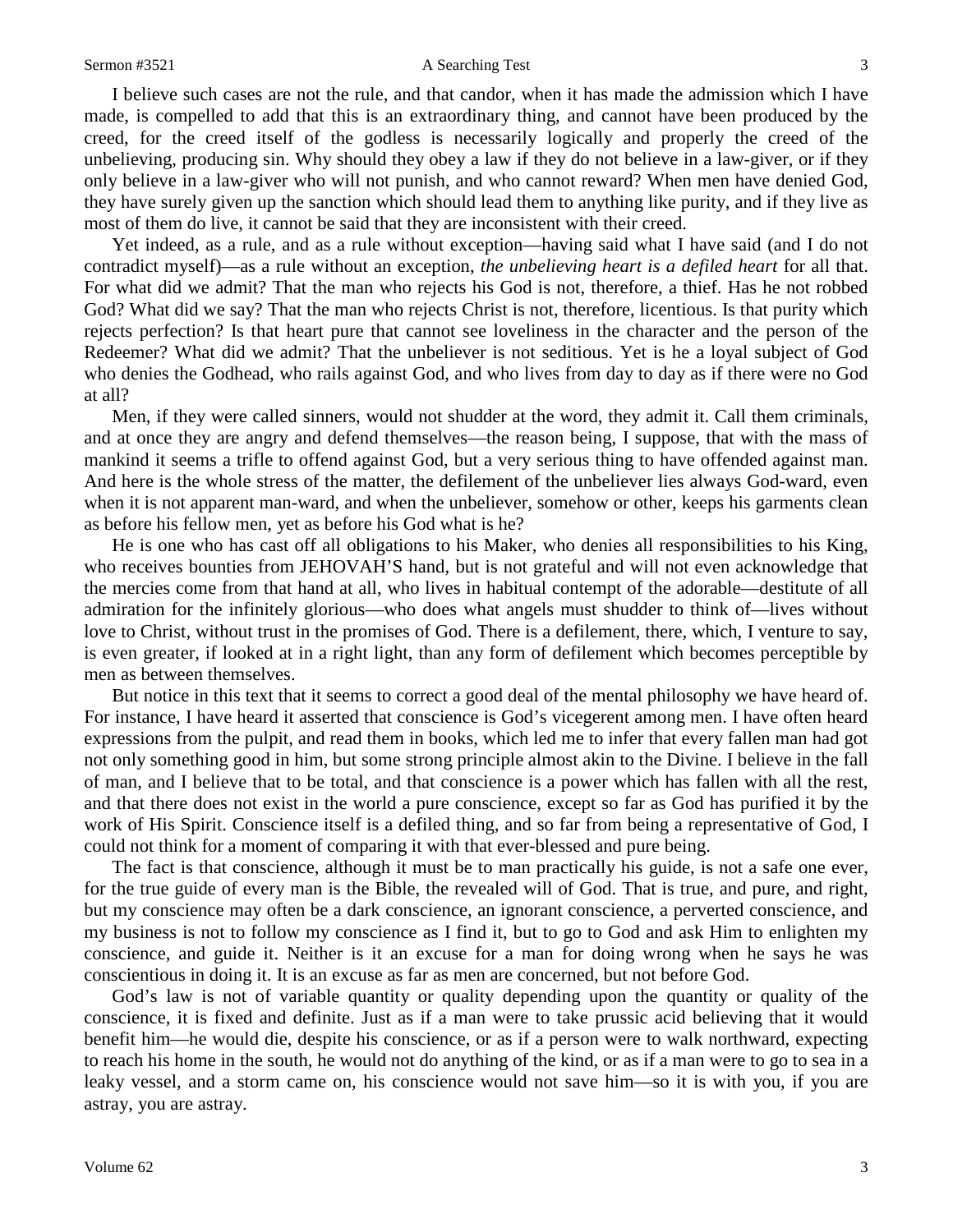Your business was to have waited upon God to have had that conscience corrected, your business was to have laid that conscience at the foot of the cross, and ask the Master to purify it—to have waited upon the Holy Spirit for His teaching, and consulted the infallible oracles of God's Book, to know what was the will of the Most High. It is not, therefore, for every man to be crying up his conscience. I believe in the conscience by all means among men, but there is none perfect before God. Their conscience should be bowed to God's law, to God's Gospel, to believe His teachings, and to obey His precepts. Conscience, no more than any other power, is irresponsible. It is under law to Him. He created man and put the conscience within him, which conscience has been spoiled and injured by the fall.

Now there are men in the world with defiled understandings and defiled consciences. They cannot judge rightly, *their understanding is defiled*. They put bitter for sweet, and sweet for bitter. "A man cannot do that," says one. He *does* do it. There are thousands in this world who deliberately judge amiss, and who, when they sit down even to think of a question (which, alas! we cannot often bring them to do), naturally come to a wrong conclusion because the scales in which they weigh are out of gear. The measure which they use is not the measure of the sanctuary. Their understanding is defiled.

And even when they bring their moral sense to bear upon some question, they are inevitably mistaken because *their conscience itself has become defiled also*. A sad state for men to be in, but into this state each man, according to his degree, is brought, until his will turneth unto God, and is rectified by the great Spirit. We are all impure—impure in every part. "The whole head is sick, and the whole heart is faint," we are all fallen.

In manhood's vast temple there stands not a solitary pillar that is quite erect. Here and there, there are masses that seem as though they stood as once they were, to let us know how grand a thing human nature might have been, but there is enough upon the whole to let us see that it is all in ruin, and in such ruin that unless He who built it at the first shall put forth His omnipotent power and use again the old fiat which created the world, it will still be a ruin and desolation—a den of all manner of unclean things. Thus have I spoken upon the two sorts of men, the pure and the defiled.

But now, secondly, here is the main point that we have to speak of—

**II.** THE TWO AFFECTS PRODUCED ON THESE TWO KINDS OF MEN.

To those who are pure *all things are pure,* to those who are impure and unbelieving, *everything becomes impure*. Only a few things by way of specimen.

First, let us think *of the attributes of God*. To the believer in Christ, whose heart is pure, how glorious is God! And every time we think of Him, adore Him, and have fellowship with Him, we grow purer for it. The true believer cannot think of God and draw nearer to Him without becoming more like his God.

But look at the unbeliever. Oft-times his very thoughts of God have been themselves defiled by the defilement of his understanding, irritating him, filling him with wrath and abhorrence. He does not delight in the holiness of God, he says it is severity. "How can a man be happy with such laws to bind him?" He does not delight in the wisdom of God in providence, he thinks things are ordered very much amiss, seeing they do not all conduce to his pleasure in the ways of sin. And especially, if you set before him God's mercy, that most blessed of all attributes which, to the believer, is purifying to the last degree, you will find the unbeliever saying, "God is merciful," and making that an excuse for his continuing in sin.

How sad it is that when we preach the Gospel, and give the invitations of infinite mercy, there are many who will say, "Ah! then, I can turn to God just when I like, and He is very gracious, and He will forgive me, therefore, I will continue in my rebellion against Him." And when we have been pathetic, and our soul has poured over from our eyes as we have spoken of those saved at the eleventh hour, while there have been some minds that have been led to Christ thereby, there are some who have drawn the horrible inference that they too, might wait until the eleventh hour, and venture their eternal interests upon the mercy of God at the last.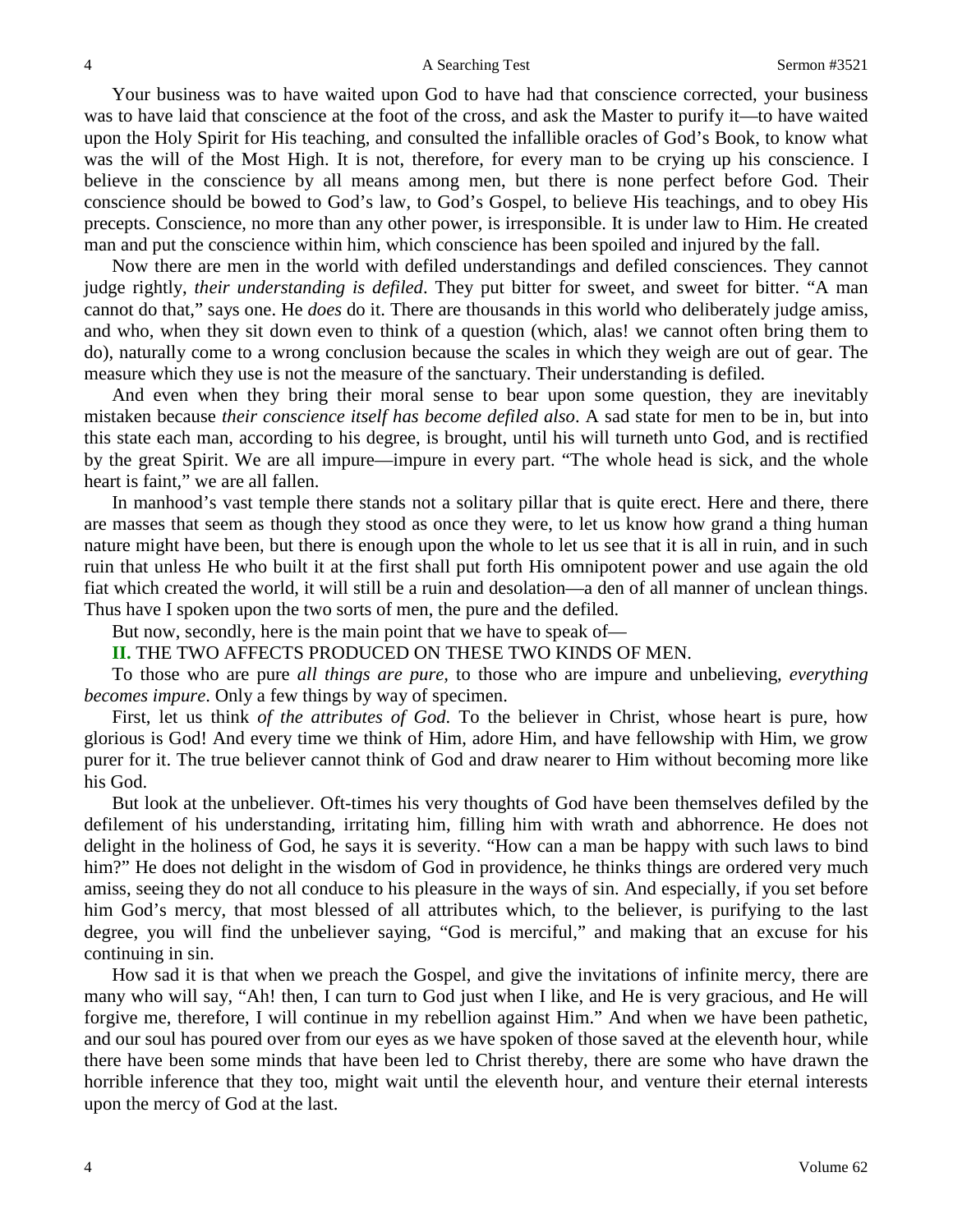#### Sermon #3521 **A Searching Test** 5

Brethren, I believe you cannot preach of God without some men making mischief of it, even of just so simple a truth as His mercy. But when you come to His sovereignty—a deep that can never be fathomed—how many have been drowned in it! I believe we ought to speak about it. I am not of those who say we should be silent upon it, but how many have been drowned in those deeps, willfully, because they have said, "Who has resisted his will? Why doth he find fault? If it is to be, it is to be. If it will be, it will be."

They have even dared to make God the author of their sin and drawn an apology for their unrighteousness from the thrice holy King of kings. To the pure in heart, all things are so pure that we ourselves sink into nothing in humility and penitence before Him, but to the ungodly, even God Himself becomes an argument for continuance in sin.

Now take another. It is so with God, but *it is equally is so with the Gospel*. The doctrines of the Gospel are, to the believer very pure. There is not one of them but what has a practical effect upon his life. I take the doctrine of election. Then if He has chosen us, He has chosen us to be a peculiar people zealous of good works, and special love we feel binds us to special service. We often sing—

## *"Loved of my God, for Him again With love intense I burn; Chosen of Him ere time began, We choose Him in return."*

So with the doctrine of redemption—that He hath redeemed us by His precious blood. The inference from it is, "Ye are not your own; ye are bought with a price; therefore, glorify God in your bodies and in your spirits, which are his." Take the sweet doctrine of final perseverance, "The righteous shall hold on his way." Now the godly man feels that he must so live as to prove that he is a godly man by persevering, and he looks for daily grace to hold him on, and to keep him to the end. He blesses that infinite affection that does not turn aside from him, and he feels drawn to it by constant watchfulness. I might mention all the doctrines, but every Christian will admit at once that he that hath this hope in him purifies himself.

But take the effect of these truths upon the unbelieving and the impure. Why, you know how they will pervert election. How often men have made that a coverlet for the grossest licentiousness. As for the redeeming blood, alas! how many have made the cross, which is the tree of life, to be the tree of death to them! It has become a savor of death unto death to them. We have known some whose damnation is just—who have said, "We are the children of God, and we will live as we like," and they have therefore, given themselves over to uncleanness. Surely of all blasphemers, they must bear the palm, they stand among the worst.

But when men thus turn the Gospel into licentiousness, are we to say it is the Gospel's fault? Are we to keep back some of these doctrines? By no means, for, "unto the pure all things are pure." Unto the unclean and unbelieving, these holy things will always be impure. You might as well forbid the sun to shine because, when his beams fall upon a dunghill, it brings forth unwholesome reeking. Yes, but that same sun, when it falls upon the flowers, makes them shed their aromatic perfume on every hand. It is doing incalculable good. It is not the sun, but the dunghill that must be blamed. And when the truth is perverted, you must not blame the truth, but blame the unclean, unbelieving heart that turns it into sin.

Now the like thing is true *of the ordinances of the Gospel,* and dreadfully true here too. When you come to the ordinances of the Gospel, such, for instance, as the preaching of the Word—the true believer every time he hears the Word is purged by the Word. "Now ye are clean, ye are purged through the Word which I have spoken to you." The truth of God shows him his own sinfulness. He seeth his face in a glass and endeavors to remove the spots which the Word of God reveals to him.

But an ungodly man, hearing the Word, grows the worse, perhaps, not only openly, but in his heart worse. Oh! there are some that sit in this very place—have done so for years. I thank God they are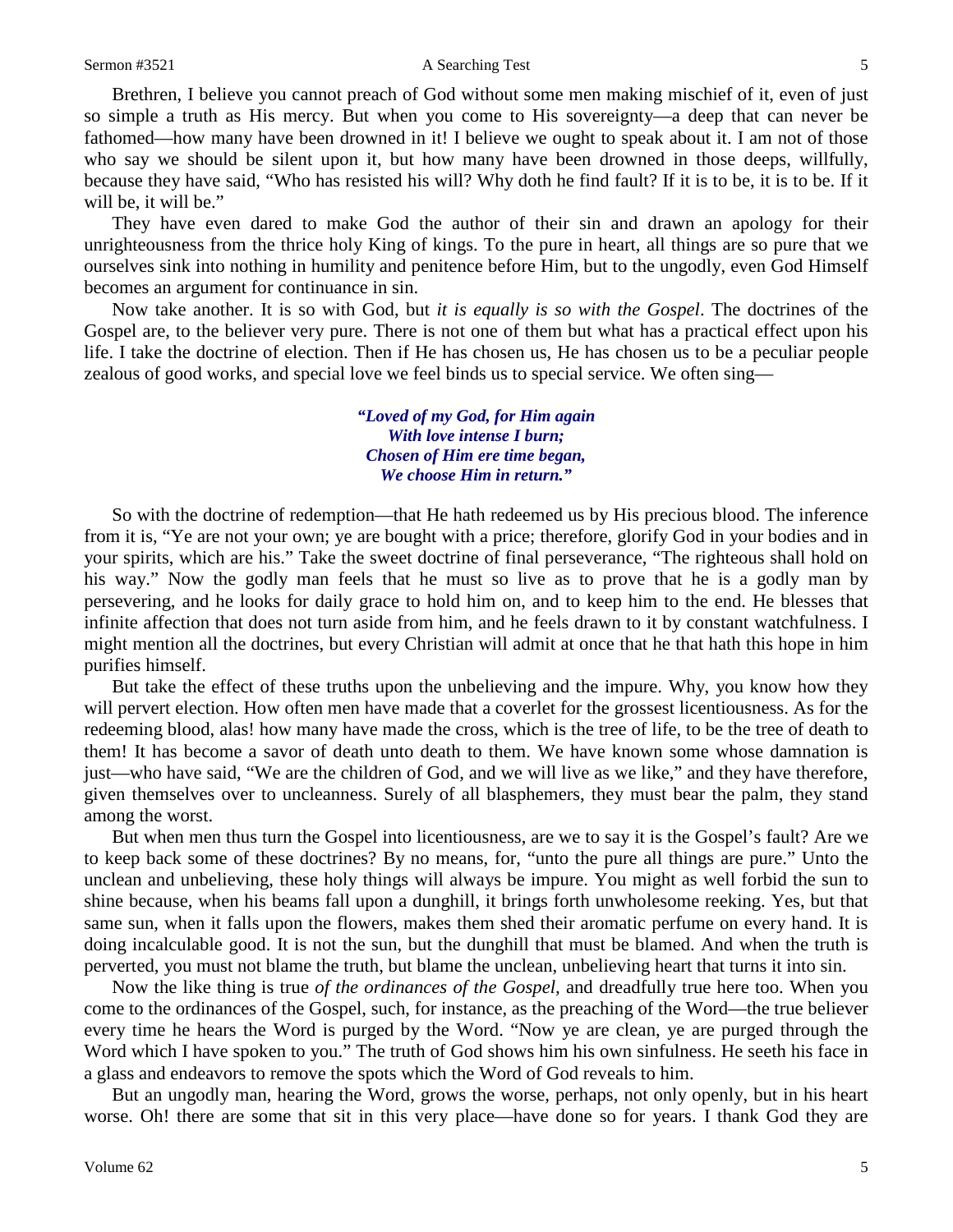#### 6 A Searching Test Sermon #3521

getting to be very, very few now. I hope there will be none such soon. May grace grant there may not be one.

But you will notice that the very truth which made them tremble once does not now, and whereas some years ago the preaching of the Gospel often brought tears to their eyes and sent them on their knees, it does not now, and sins which they were fain to give up at one time, and which pricked their conscience, are now indulged in without compunction, for the same Gospel which softens hardens, as the sun, which shines on wax and melts it, shines on clay and hardens it.

Even the blessed ordinance of preaching—the hearing of the Word—may make some men to become yet more and more unclean. Alas! that it should be so. But see how baptism and the Lord's Supper, both of them (for I cannot now stay long to discriminate), have been misused. Whereas these are both of them ordinances to lead men to remember precious truth—the death and burial of the Lord in the one case, and the soul's feeding in the other case, on the precious body and blood of Jesus, and rejoicing in Him as blessed spiritual meat, how is it that we have been told (and it is preached from thousands of pulpits in England) that baptism washes away sin, and absolutely regenerates the soul? And though I have been chidden for putting too strong a sense upon the word "regenerate," I have lived to see a stronger sense put upon it by some than I put upon it until it has become with some simply a superstitious ordinance, and nothing more, full of mischief.

And as to the Lord's Supper, they tell us that there is in it a power to forgive all sin, even the most heinous. And this is not spoken now and then accidentally—a slip of tongue, but is printed and scattered all over England as a true doctrine. Well, these men's minds are impure, and therefore, even those two precious ordinances are turned into superstition and into impurity, and I suppose it always will be so. But if the mind becomes pure, and becomes believing in Christ, it will never exalt mere bread and wine into the place of Deity, and water into the place of the divine Spirit itself. God save us from having our minds rendered so impure as to fall into superstition by simple ordinances which are full of instruction.

I do not doubt that there are many who are now depending for eternal life upon having gone to the Sacrament or Mass, and are expecting to enter heaven because they have reposed their confidence in a man who was arrogant enough to call himself the exclusive priest of God. God save us from having our understanding defiled, for it must be before it can submit to the belief of such superstition as this.

But I must pass on. I have often noticed how *the church of God, itself,* becomes to pure minds one thing, and to impure minds another. You shall find a man a member of a Christian church, who will tell you that wherever he has gone in that church he has met with brethren full of love, full of earnestness, and he has been delighted to associate with them.

I have been at the bedside of a venerable brother just now, whom nearly all of you know, and if you were to hear his opinion of the church of which he is a member he would speak of it in the most glowing terms. The reason is that he sees in his fellow Christians very much what there is in himself. The man who is loving comes to love the brethren. The man who is chaste, pure, and zealous, attributes to others a like spirit, and believes they are pure, and they are to him so assuredly.

But you shall meet with another, a carnal, worldly-minded professor, and he says, "Oh! there's no love!" He has not any. "There's no zeal" saith he. There certainly would not be if all were like himself. "Ah!" says he, "I don't see any of the apostolic living that I read of in the Scriptures now." There is no apostolic living in his own case. He didn't see it because he hasn't got it. To use an old illustration—if you send a kite or a buzzard flying over a tract of country, what will it see? Why, it will be looking out for all the dead carcasses, and it will be sure to be able to tell you how much carrion there is about. But if you send a dove over that same space, it won't have an eye for it, for it has no taste for it, but it will tell you of everything that is fair and beautiful, like itself.

So is it with the pure mind in the midst of God's people, it sees purity. It cannot shut its eyes to impurity, but it rejoices in the truth and speaks of it and speaks it as well as it can at all times with a charity that thinketh no evil. But with the impure and the unbelieving, every place is defiled, and the man tars everything with the filth that is in his own bucket.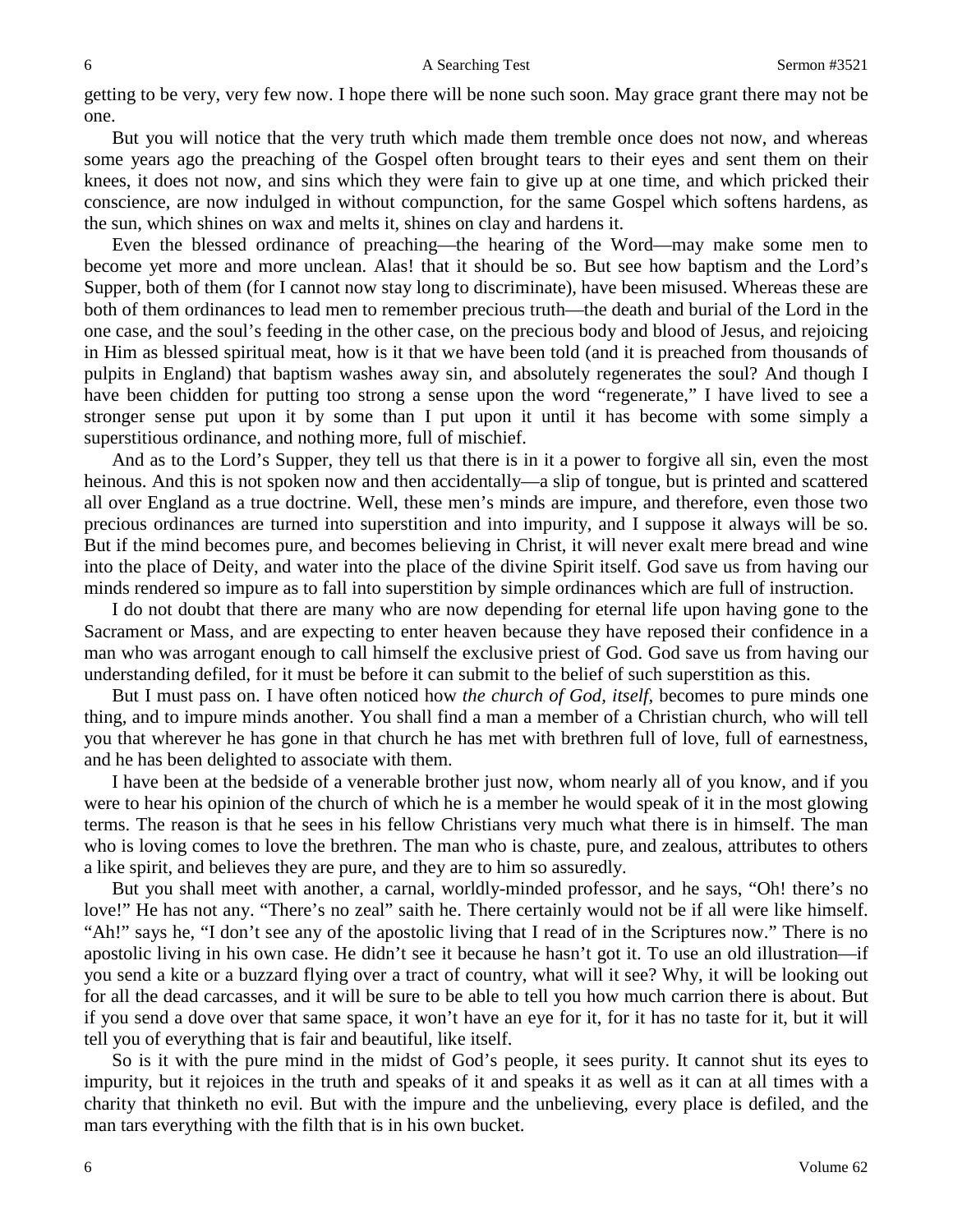#### Sermon #3521 **A Searching Test** 7

Now *the events of providence*—I will not detain you much longer, but let me observe that all the events of providence are to some men one thing and to some men another. Is a man with a pure mind suddenly lifted up in the world in wealth—he uses that for the poor of the church of Christ. Is he impure—then that wealth allows him to gratify his impure taste, and he sinks deeper in impurity. Does a pure man come to poverty—then his poverty drives him nearer to God, and he seeks to make himself useful among the poorer brethren where he dwells. But if he is impure, he assumes the most groveling tastes, and becomes the more wicked. Is a man a Christian—then health is a delight to him—to consecrate it all to his Lord. Has a sinner health—then that health shall enable him to go farther into sin, or at any rate, to indulge himself the more, for he will not consecrate it to his God. Anything that happens may be used two ways, and the pure shall see in every event something which he can turn to God's glory, and the impure can see in everything a means by which he may indulge himself.

Now it is so if you mingle with the sons of men and see their sins. We are grieved at them. But when the Christian sees sin he thinks, "This is what I would be but for the grace of God." So he praises God for His grace. "This is what I shall be," saith he, "if I am not watchful." So he becomes the more watchful, and out of the very sin of his fellow men he extracts some reasons for greater holiness, and grows more pure because he observes the loathsomeness of impurity, and turns from it the more earnestly.

But the ungodly man is carried away by the evil example, his conscience is more deadened by it, and he becomes bolder in sin in consequence of what he sees in others. I am sure you will have observed it so, that where the good man gathers grapes, another finds nothing but poisoned apples, and where the Christian turns over this man's depravity and finds in it a reason for greater holiness in his own person, the ungodly man only sees the more excuses for himself for the past, and the greater license for himself in the future.

Take another list of things, namely, *the treatment of men to us*. Suppose men praise us. The Christian says, "I must be watchful, for the praise of man is often inconsistent with the favor or God." The ungodly man says, "Everybody praises me. What a fine fellow I must be!" There is a foulness of pride which comes upon him. The man who lives near to God, if he is sneered at by the sons of men, says, "It comes upon me for God's sake, I will bear it," but the other says he will not have any more of that, and turns aside from a path which becomes rough, even though he knows that path to be right.

How often has unjust treatment driven the ungodly man to anger, and in some cases to malice, and to resolutions of revenge! To the impure an injustice makes him more impure. But see the Christian who is like his Master. Every injustice makes him cry for grace to forgive, and when yet more injustice is heaped upon him, he forgives the more, and tries to heap yet more coals of fire upon the head of his enemy by doing him the greater kindness if by any means he may win his soul. So out of the worst of things the Christian extracts the best, while from the very best of things an unhallowed mind may extract the worst.

Let us close—though there are many, many illustrations that might be given of this—by saying, Here you have tonight means afforded for judging yourselves. Do you find in God's Book that which makes you angry with God? Do you find in the Gospel that which makes you complaisant with yourself while you are unregenerate? Do you find in providence that which irritates you, or which seems to excuse you in sin? Then your mind is impure, for these things are with you according to what you are.

"It is dark," say you. It is your eye that is dark, the light is light and bright. "It is bitter," say you, when we bring you the honey of the Gospel. It is not the honey that is bitter, it is your mouth, it is your mouth that is out of order. How often ought people to recollect this when they hear a true Gospel sermon!

George Herbert says, "Judge not the preacher, he is thy judge." And very often when a man has condemned the sermon he had far better condemn himself. He has not agreed with it! No, if he had, it would not have been true. When sometimes we have heard some man of low life railing at us, we have said, "Thank God!" Supposing that wretch had praised us, we should have known there was something